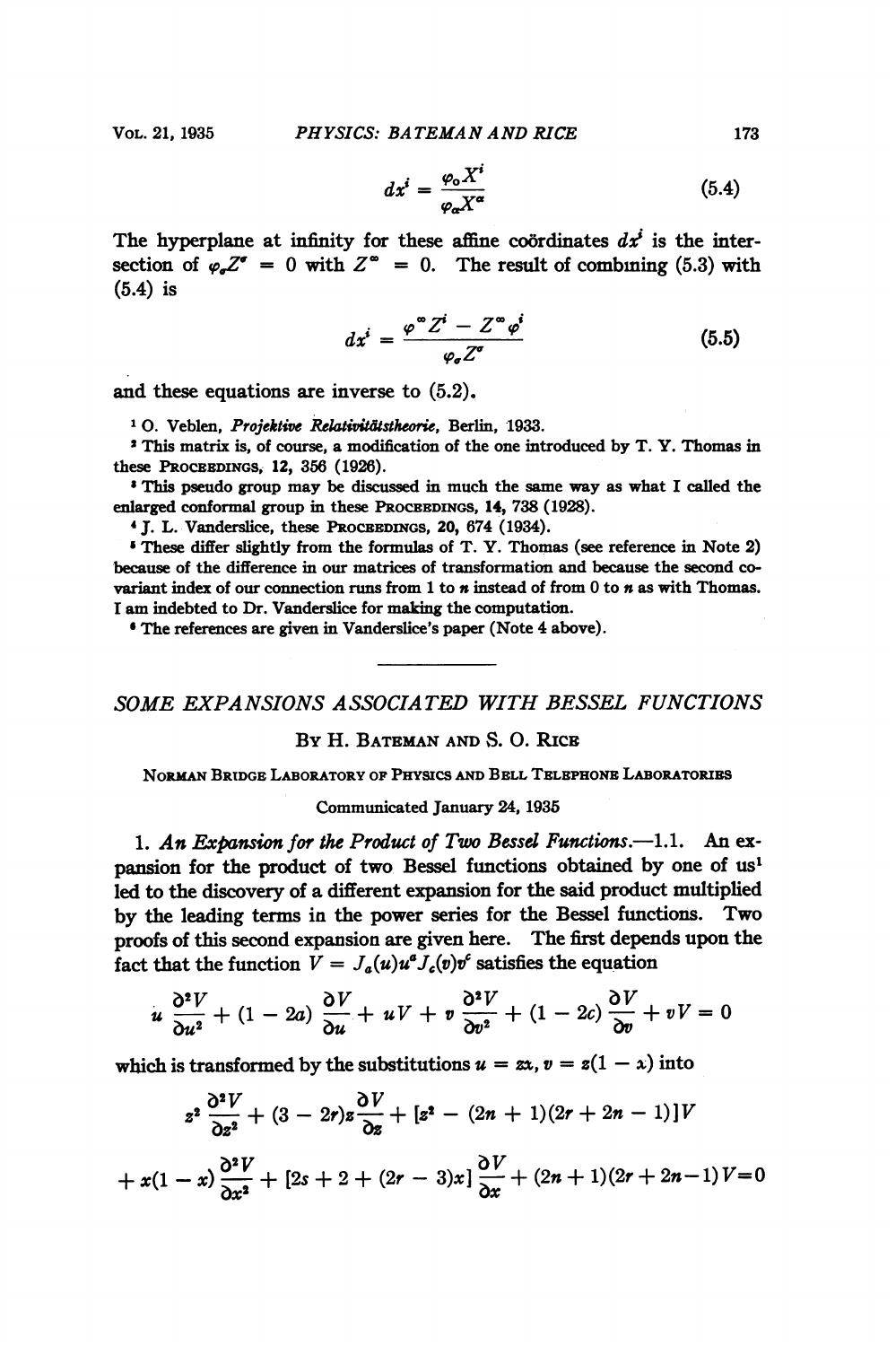where  $r = a + c + \frac{1}{2}$ ,  $s = -a - \frac{1}{2}$  and *n* is an arbitrary constant. A particular solution of the last equation is

$$
V = V_n = z^{r-1} J_{r+2n} (z) D_x^{2n} [x^{2a+2n} (1-x)^{2c+2n}].
$$

If we assume that the former solution can be expressed as the sum of terms of type  $A_{\boldsymbol{n}}V_{\boldsymbol{n}}$ , where *n* runs from 0 to  $\infty$ , the constant  $A_{\boldsymbol{n}}$  may be found by letting x approach zero and comparing our assumed series with Sonine's expansion<sup>2</sup>

$$
z^{-s}J_{r+s}(z) = 2^{-s}\sum_{n=0}^{\infty} {s \choose n} \frac{(r+2n) \Gamma(r+n)}{\Pi(r+s+n)} J_{r+2n}(z).
$$

It is thus found that

$$
J_a(u)u^aJ_c(v)v^c = \sum_{n=0}^{\infty} A_n V_n
$$

where

$$
A_n = (-)^n \frac{(r+2n) \Pi (r+n-1)}{2^{2n-1/n} \Pi (a+n) \Pi (c+n)n!}.
$$

1.2. An independent proof of the validity of the expansion is based upon the equation'

$$
J_a(\mathbf{z} x) J_c(z - \mathbf{z} x) = x^a (1 - x)^c A \int_P J_{a+c}(\mathbf{z} w) w^{-a-c} t^{-a-1} (1 - t)^{-c-1} dt
$$

where

$$
4\pi A = i + \cot \pi (a + c), w^2 = \frac{x^2}{t} + \frac{(1-x)^2}{1-t}
$$

and the contour P is the double loop  $(1+, 0+, 1-, 0-)$  of the Pochhammer type. The arguments of t and  $(1 - t)$  are zero at the starting point which lies on the real axis between the points  $t = 0$  and  $t = 1$ . By using the expansion<sup>2</sup>

$$
w^{-a-c}J_{a+c}(zw) = (z/2)^{a+c-b} \sum_{n=0}^{\infty} \frac{\Pi(b+n-1)(b+2n)}{n! \Pi(a+c)}
$$
  

$$
F(b+n, -n; a+c+1; w^2)J_{b+2n}(z)
$$
 (1)

which is valid when b and  $a + c$  are not negative integers, and integrating termwise we obtain terms involving integrals of type

$$
I = A \int_P F(b + n, -n; \, a + c + 1; \, w^2) t^{-a-1} (1-t)^{-c-1} dt.
$$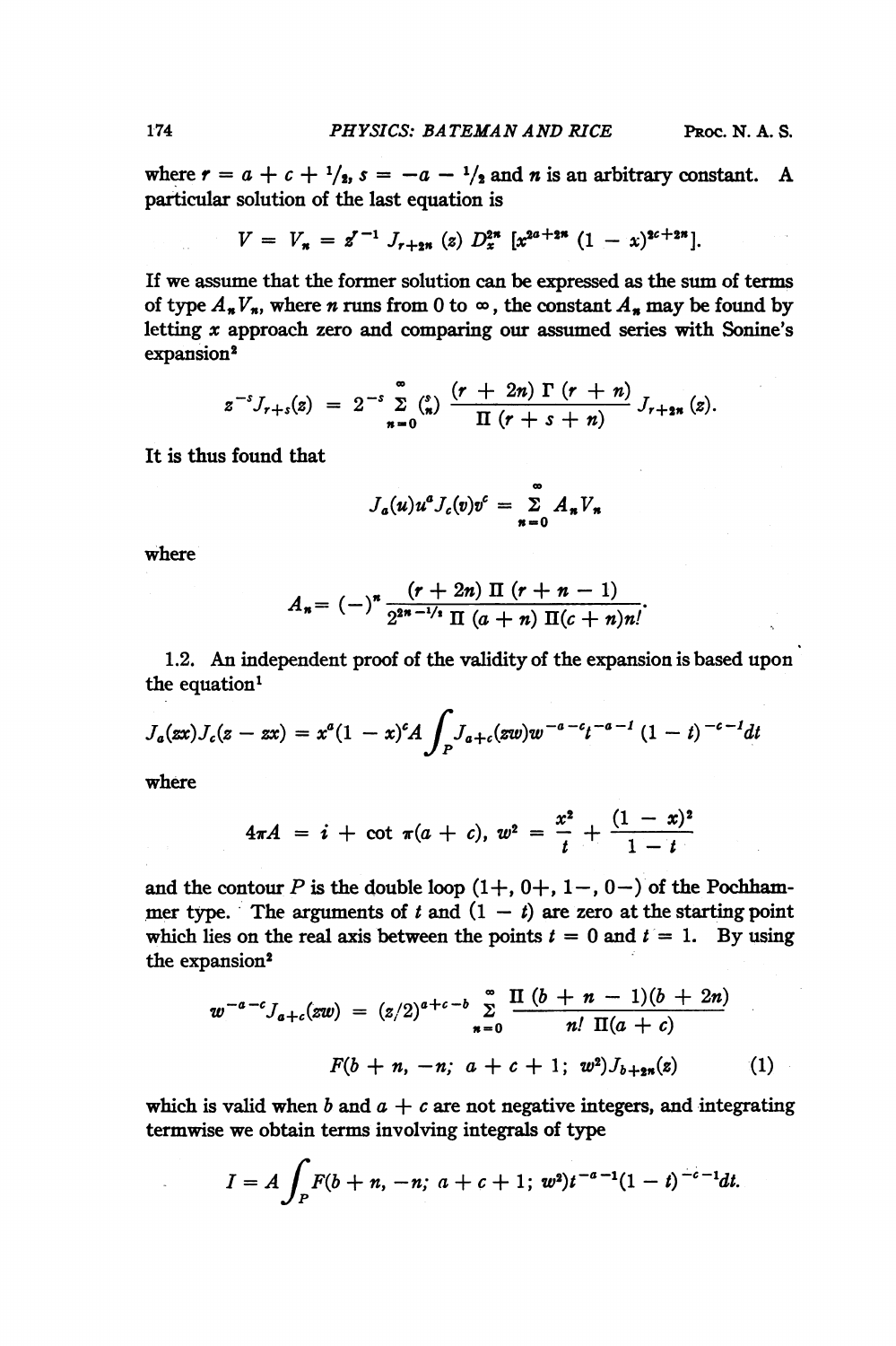The series may be shown to converge uniformly with respect to  $t$  when  $b$  is not an integer and so the integration of the series is permissible. Indeed, when  $n$  is a positive integer,

$$
\Gamma(b+n)F(b+n,-n; a+c+1; w^2)/[\Pi(a+c)\Gamma(b+n-a-c)] = A'
$$
  

$$
\int_P (\tau - w^2)^n d\tau / [\tau^{a+c+n+1}(1-\tau)^{b+n-a-c}]
$$
 (2)

where  $A' = i + \cot \pi b$ , as may be verified by expanding  $(\tau - w^2)^n$ . This relation defines the hypergeometric function for all values of  $w$ . Choosing the loops of the contour  $P$  to be circles of unit diameter with centers at 0, 1, respectively, we see that the total length of P is  $4\pi$  and that on P we have the inequalities

$$
|\tau - w^2| \leq \frac{3}{2} + |w^2|, |\tau^{-a-c-n-1}| \leq 2^{n+1}B_1, |(1-\tau)^{a+c-b-n}| \leq 2^nB_2
$$

where  $\log B_1 = |R(a + c)| \log 2 + 2\pi |I(a + c)|$ ,  $\log B_2 = |R(b - a - c)| \log$  $2 + 2\pi |I(b-a-c)|$ . Thus the modulus of the right-hand side of (2) is less than

$$
i + \cot (\pi b) \left| \left( \frac{3}{2} + |w^2| \right)^n 2^{2n+1} B_1 B_2 \right|
$$

and so the modulus of the  $n$ th term in  $(1)$  is less than

$$
\left|(b+2n)\Gamma(b+n-a-c)\ (i+\cot(\pi b))\left(\frac{3}{2}+|w^2|\right)^n 2^{2n+1}B_1B_2J_{b+2n}(z)/n!\right|
$$

As  $n \rightarrow \infty$ ,  $\Gamma(b + 2n + 1)J_{b+2n}(z) \rightarrow (z/2)^{b+2n}$  and so the series converges uniformly for all finite values of  $w^2$  unless b is an integer. When b is an integer further investigation is needed to establish the uniform convergence but this may be avoided by excluding this case for the present and then returning later to an examination of the final result by the method of continuity.

1.3. The integral I may be expressed as a hypergeometric function of  $x$ when  $b = a + c + \frac{1}{2}$ . In order to carry through the proof we assume for the present that neither  $a + c + \frac{1}{2}$  nor  $a + c$  is an integer. We first use Kummer's relation

$$
F(p, q; p + q + \frac{1}{2}; 4y - 4y^2) = F(2p, 2q; p + q + \frac{1}{2}; y)
$$

wherein  $p = a + c + n + \frac{1}{2}$ ,  $q = -n$ ,  $4y(1 - y) = w^2$ ,  $2y = 1 + i$  $(t - x)t^{-1/2} (1 - t)^{-1/2}$ . The usual restrictions  $|2y| < 1$ ,  $|4y(1 - y)| < 1$ are not necessary here since the series terminate and each side is merely a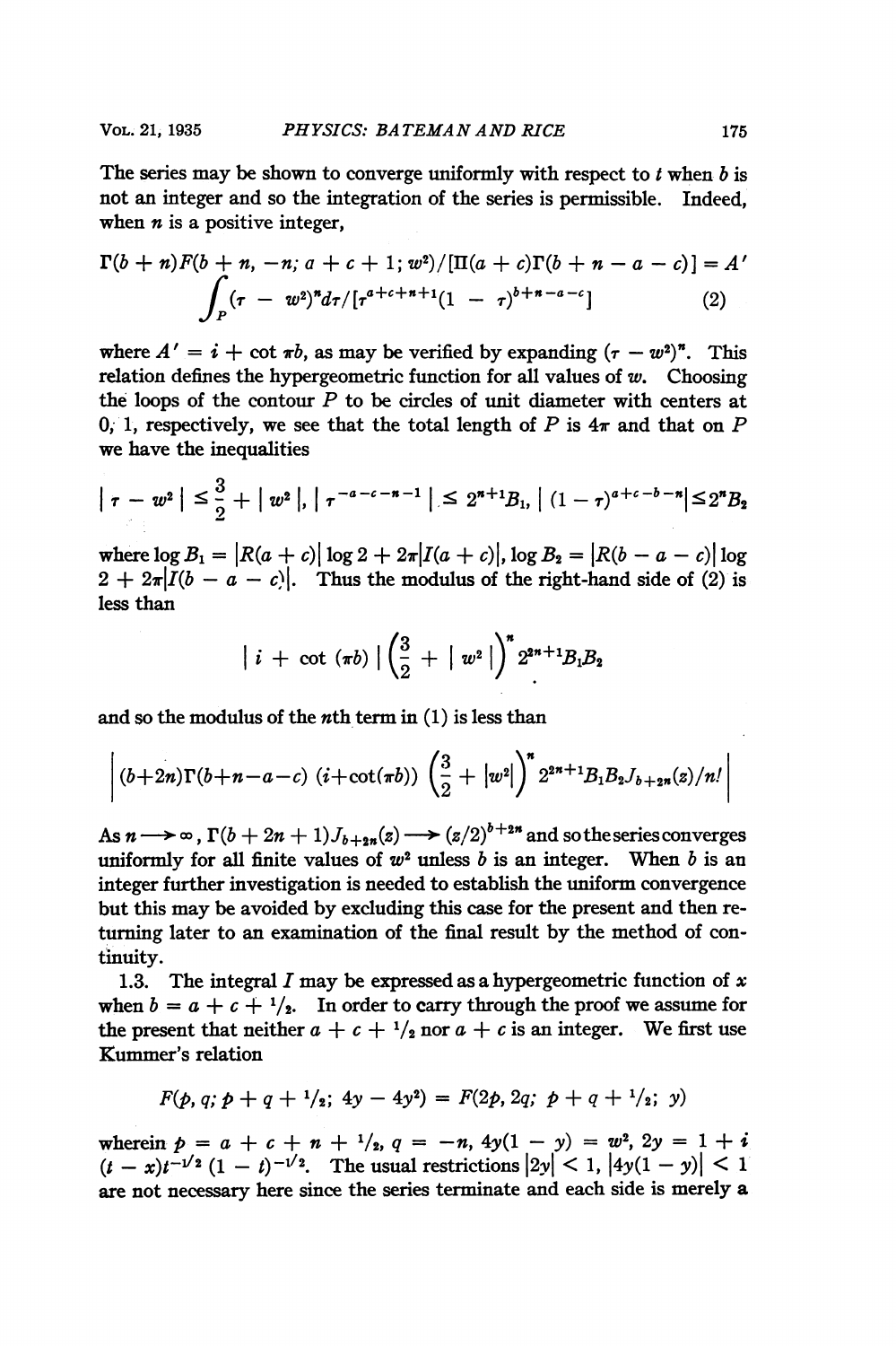polynomial in y. The resulting series is then arranged in ascending powers of  $x$  and the hypergeometric function in the integrand becomes

$$
\sum_{r=0}^{2n} \frac{(2a + 2c + 2n + 1)_r (-2n)_r}{r!(a + c + 1)_r} \left(\frac{-ix}{2\sqrt{i(1-t)}}\right)^r A_r(t)
$$

where

$$
A_r(t) = F(2a + 2c + 2n + r + 1, r - 2n; a + c + r + 1; \frac{1}{2} + \frac{i}{2}\sqrt{t/(1-t)})
$$
  
=  $(-)^n i^r [t/(1-t)]^{n-1/r} F(\frac{1}{2}r - n, \frac{1}{2}r + \frac{1}{2} - n; a + c + r + 1; 1/t).$ 

The last step may be verified by using Kummer's formula combined with the relation between hypergeometric functions of arguments  $\gamma$  and  $\gamma$ /  $(y - 1)$ . It is convenient to perform the transformations at the point  $t = N \exp i\pi$ , arg  $(1 - t) = 0$ , where N is a large positive constant, and then extend the result to the contour  $P$  by analytical continuation. When written in full the expression for  $I$  is

$$
I=(-)^{\ast}A\int_{P}dt\sum_{r=0}^{2^{\ast}}\sum_{s=0}^{\infty}\frac{(2a+2c+2n+1)_{r}(-2n)_{r}(1/s^{r}-n)_{s}(1/s^{r}+1/s-n)_{s}x^{r}}{r!(a+c+1)_{r}2^{r}s!(a+c+r+1)_{s}t^{a+r-n+s+1}(1-t)^{c+n+1}}
$$

where  $m \leq (n - \frac{1}{2})$ . Using now Pochhammer's extension of the Eulerian integral of the first kind and summing the resultant hypergeometric series in <sup>s</sup> of argument unity by means of the formula of Gauss, we have finally

$$
I = (-)^n \frac{\Pi(a+c)\Pi(a+n-1/2)}{\Pi(c+n)} \sum_{r=0}^{2^n} \frac{(2a+2c+2n+1)_r (-2n)_r}{2^r \Pi(a+1/2r)} \frac{x^r}{r!} = (-)^n \frac{\Pi(a+c)\Pi(2a+2n)}{2^{2^n} \Pi(a+n)\Pi(c+n)\Pi(2a)} F(2a+2c+2n+1, -2n; 2a+1; x).
$$

When this hypergeometric function is expressed as a Jacobi polynomial and the corresponding value of I is placed in the infinite series for  $J_a(xx)$  $J_c(z - zx)$  we obtain the expansion given in section 1.1

$$
x^{a}(1-x)^{c}J_{a}(zx) J_{c}(z-xx) = \sum_{n=0}^{\infty} (-)^{n} \frac{(a+c+2n+1/2) \Pi(a+c+n-1/2)}{2^{2n-1/2} \Pi(a+n) \Pi(c+n) n!}
$$
  

$$
z^{-1/2}J_{a+c+2n+1/2}(z)D_{x}^{2n}[x^{2a+2n}(1-x)^{2c+2n}].
$$

The restriction that  $a + c$  be not an integer and that  $a + c + \frac{1}{2}$  be not a positive integer may be removed by the use of continuity but the restriction that  $a + c + \frac{1}{2}$  be not a negative integer is necessary. Using Lommel's expansion to compare the expansion for  $J_a(xx)$   $J_c(z - zx)$ , mentioned in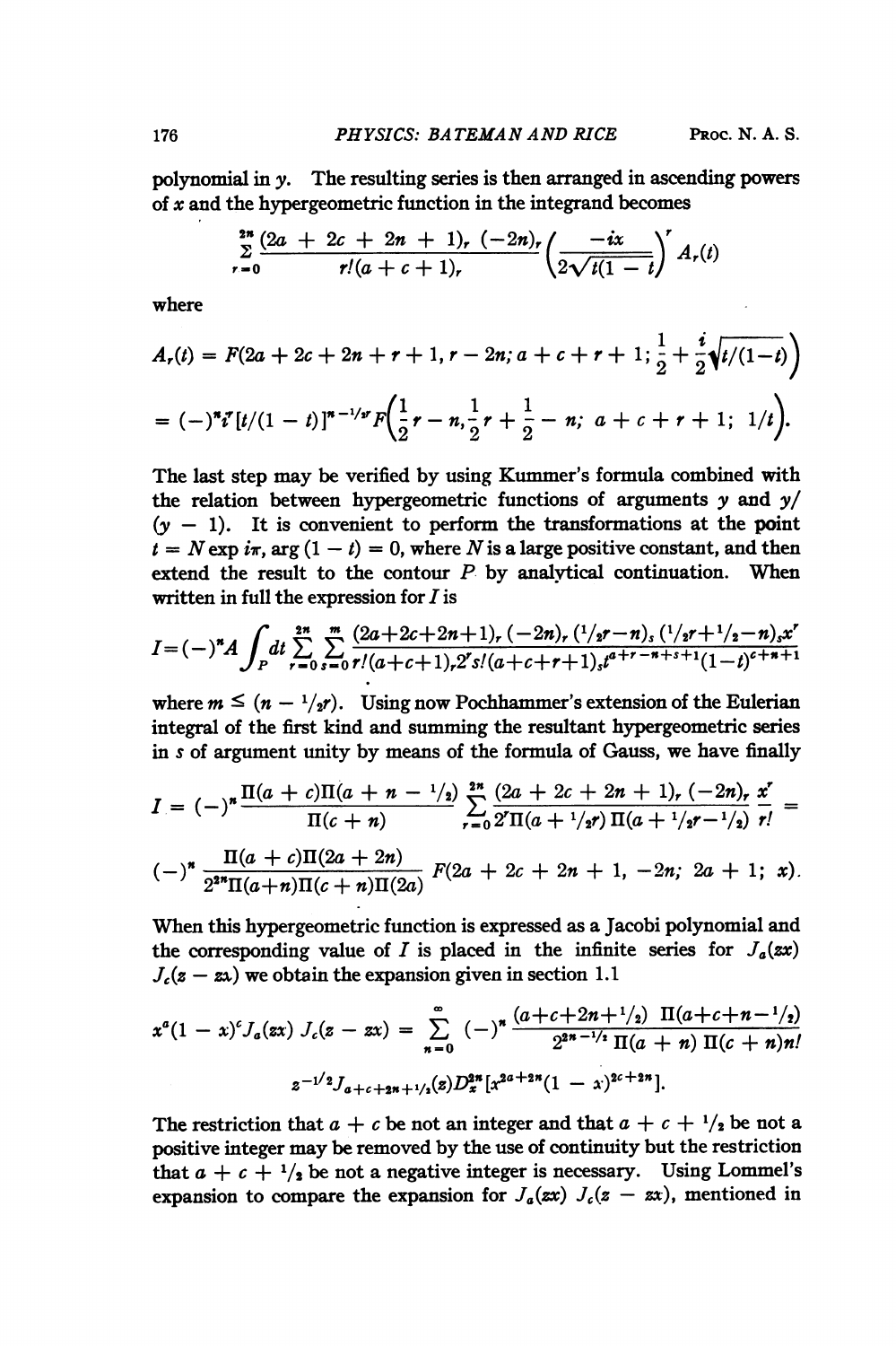the introduction, with the expansion developed here we obtain the equation

$$
F(-2k, a + c + 1; a - k + 1; x) = \sum_{n=0}^{k} C_n F(-2n, 2a + 2c + 2n + 1; x)
$$
  
2a + 1; x)

where

$$
C_n = \frac{(-)^{n+k}(a+c+2n+1/2)\Pi(2a+2c+2n)\Pi(a+n-1/2)\Pi(a-k)\Pi(c+k)(2k)!}{2^{2k+2c}\Pi(a+c+k+n+1/2)\Pi(c+n)\Pi(2a)\Pi(a+c)(2n)!\ (k-n)!}
$$

2. Generating Functions for Bessel's Functions of Non-Integral Order. If  $R(\nu) > 0$ ,

$$
e^{-x\tau}\int_0^1 \exp((y-yt)/\tau)t^{\nu-1} dt = e^{-x\tau}\sum_{r=0}^{\infty} y^r \tau^{-r}/(\nu)_{r+1} = \sum_{s=0}^{\infty} \sum_{r=0}^{\infty} (-x)^s \tau^{s-r} y^r/[s!(\nu)_{r+1}].
$$

Since the double series is absolutely convergent we may write it in the form

$$
\sum_{n=0}^{\infty} (y/\tau)^n \sum_{s=0}^{\infty} (-xy)^s/[s/(y)_{n+s+1}] + \sum_{n=1}^{\infty} (-x\tau)^n \sum_{r=0}^{\infty} (-xy)^r/[y]_{r+1}(n+r)!
$$

where in the first series  $n = r - s$  and in the second series  $n = s - r$ , consequently when  $R(\nu) > 0$ 

$$
\frac{e^{-x\tau}}{\Gamma(\nu)}\int_0^1 \exp((y-yt)/\tau) t^{\nu-1} dt = \sum_{n=0}^{\infty} (y/\tau)^n (xy)^{-n/2-\nu/2} J_{n+\nu}(2\sqrt{xy}) + \sum_{n=1}^{\infty} (-x\tau)^n F(1; n+1, \nu+1; -xy)/[n!\Gamma(\nu+1)].
$$

If we multiply both sides of this equation by  $\exp(-u\lambda) x^{m-1}$ , where  $R(u)$ ,  $R(m)$ ,  $R(u + \tau) > 0$ , and integrate between  $x = 0$  and  $x = \infty$  we obtain a convergent integral on the left. Moreover, when  $|\tau| < |\mu|$  the series on the right may be integrated term by term and the factor  $(u + \tau)^m$ arising from integration on the left may be expanded by the binomial theorem. Upon arranging the left-hand side as a Laurent series in  $\tau$  and comparing it with the expression on the right we find

$$
\frac{\pi^{n+\nu}}{u^m\Gamma(n+\nu+1)}F(m; n+\nu+1; -y/u) = \int_0^{\infty} -xu}x^{m-\frac{n+\nu}{2}-1} J_{n+\nu} (2\sqrt{xy})dx,
$$
  

$$
I_{n,\nu}^m (u) = \int_0^{\infty} e^{-xu}x^{m+n-1}F(1; n+1, \nu+1; -xy)dx
$$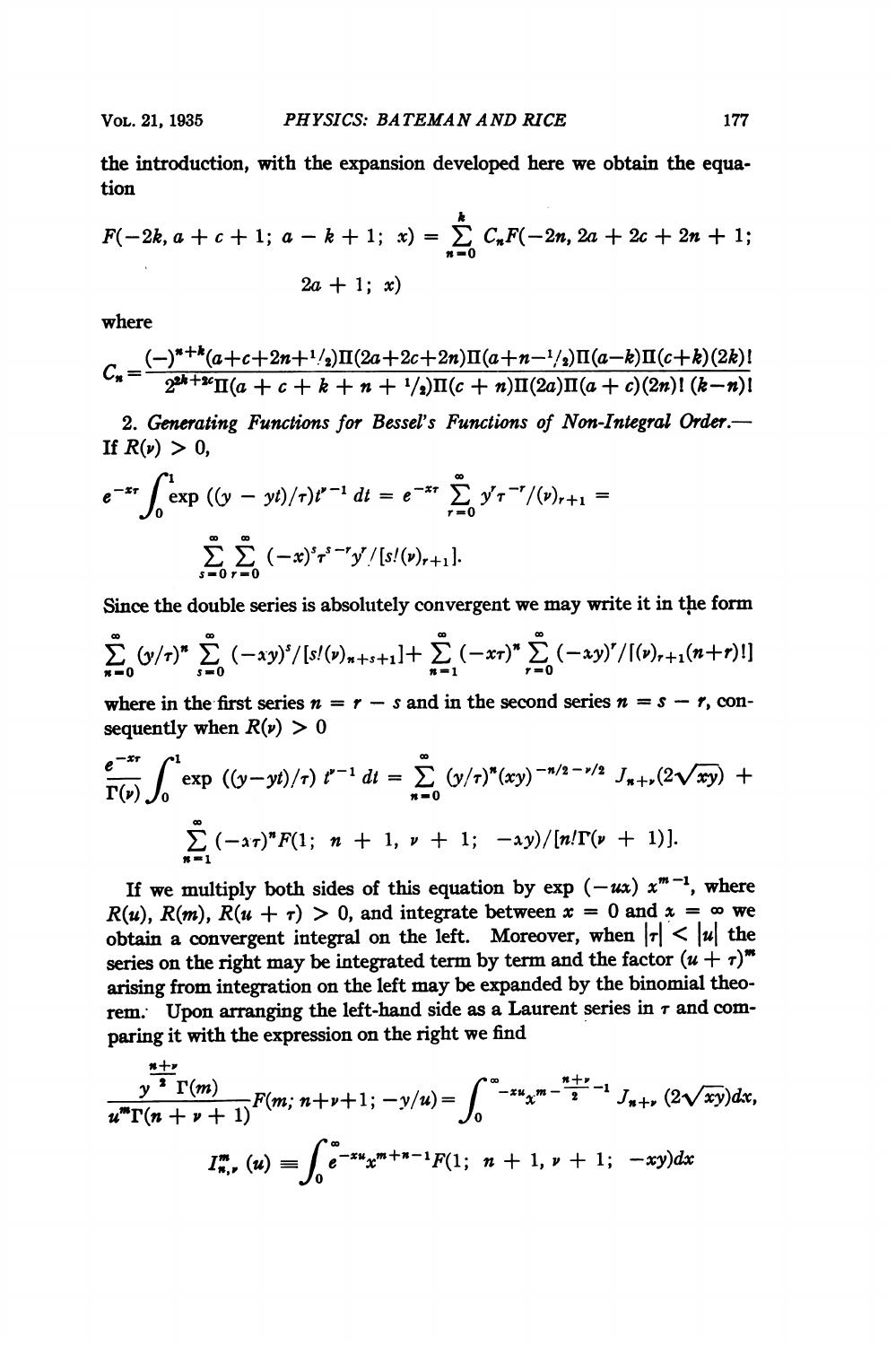$$
= u^{-m-n}\Gamma(m+n)F(1, m+n; n+1, \nu+1; -y/u).
$$
\n(3)

The first integral is well known and the second may be readily verified when  $R(u) > 0$ , by expanding the hypergeometric function, and integrating termwise.

When  $u = 0$  the integral  $I_{n}^{m}$ , converges only if  $0 \leq m + n \leq 1$ , as may be seen by Barnes' asymptotic formula for  $_1F_2$ , assuming y real and positive. If, in addition,  $m + n - \nu$  is a positive integer it may be shown that the integral is zero by letting  $u \rightarrow 0$  in the hypergeometric expression for  $I_{n}^{m}$ . The general value of Hardy's type<sup>5</sup> thus obtained is also the actual value since the integral converges. To do this it is convenient to use the reduction formula

$$
(m + n - 1)yF(1, m + n; n + 1, \nu + 1; -y/u)
$$
  
=  $nvu[1 - F(1, m + n - 1; n, \nu; -y/u)]$ 

to obtain

$$
yI_{n,\nu}^m = n\nu u^{1-m-n}\Gamma(m+n-1)F(1, 1-n, 1-\nu; 2-m-n; u/y) +
$$
  

$$
y^{1-n}u^{-m}n!\Gamma(m)(n-\nu-1)_nF(m; \nu-n+1; -y/u) \qquad (4)
$$

This is merely the result of a formal transformation of the function  $_2F_2$ and holds without restriction. It is, in fact, a particular case of Barnes' asymptotic formula<sup>4</sup> for  $F(a, c; u, v; z)$  which holds when  $\vert \arg z \vert \leq 3\pi/2$ . Making use of Kummer's relation

$$
F(m; \nu - n + 1; -y/u) = \exp(-y/u)F(\nu - n - m + 1; \nu - n + 1; y/u)
$$

we note that the confluent hypergeometric function on the right is a polynomial when  $n + m - \nu$  is a positive integer. The last term in (4) then becomes zero as  $u \rightarrow 0$ . If  $m + n < 1$  the first term in (4) also tends zero and so in these circumstances the actual value of  $I_{n,r}^m$  is zero.

This result may be compared with Orr's formula5

$$
\int_0^{\infty} x^{m-1} F(a_1, a_2, \ldots, a_n; c_1, c_2, \ldots, c_n; -x) dx = \Gamma(m) \prod_{r=1}^n \frac{\Gamma(c_r) \Gamma(a_r - m)}{\Gamma(a_r) \Gamma(c_r - m)}
$$

 $(m > a<sub>l</sub>$  where  $a<sub>l</sub>$  is the algebraical least  $a<sub>r</sub>$ ) and with the result of his remark that by putting  $x = z/a_1$  and making  $a_1 \rightarrow \infty$ , a corresponding formula may be derived for the case in which the number of the  $a$ 's is less than the number of  $c$ 's.

Several definite integrals which partake of the nature of generating functions are

$$
\int_0^K J_\mu(z \, dn \, u) s n^{2\nu-1} u \, c n^{2\rho-1} u \, d n^{1+\mu} u \, d u = \sum_{n=0}^\infty k^{2n} (-) \left( \frac{z}{2} \right)^n \frac{B(\nu+n,\rho)}{n!2} J_{\mu-n}(z)
$$